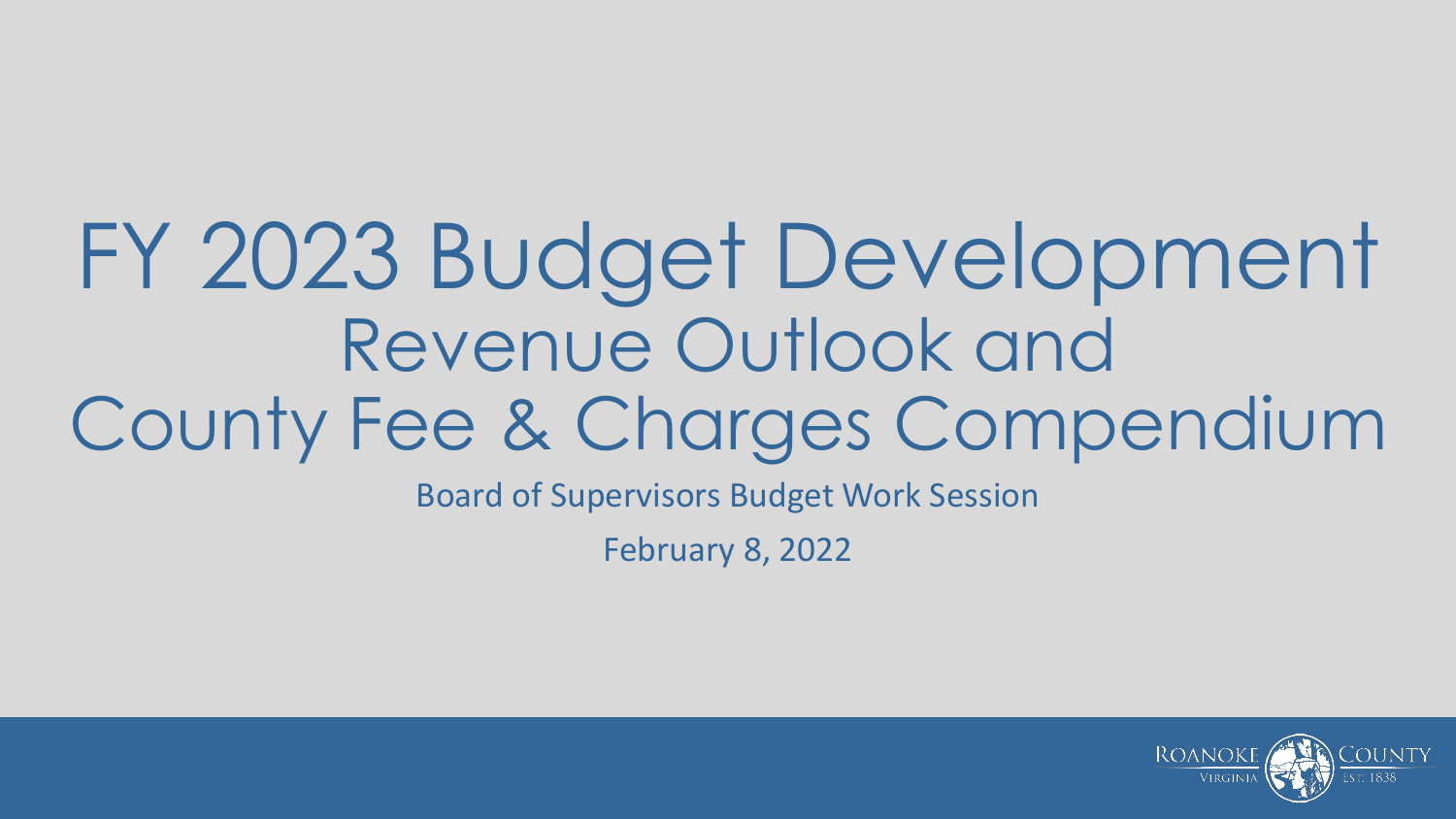## Work Session Agenda

- •Inflation Update
- FY 2023 Projected Revenue Outlook
- •Revenue Category Outlook
- •County Fee and Charges Compendium
- •Next Steps

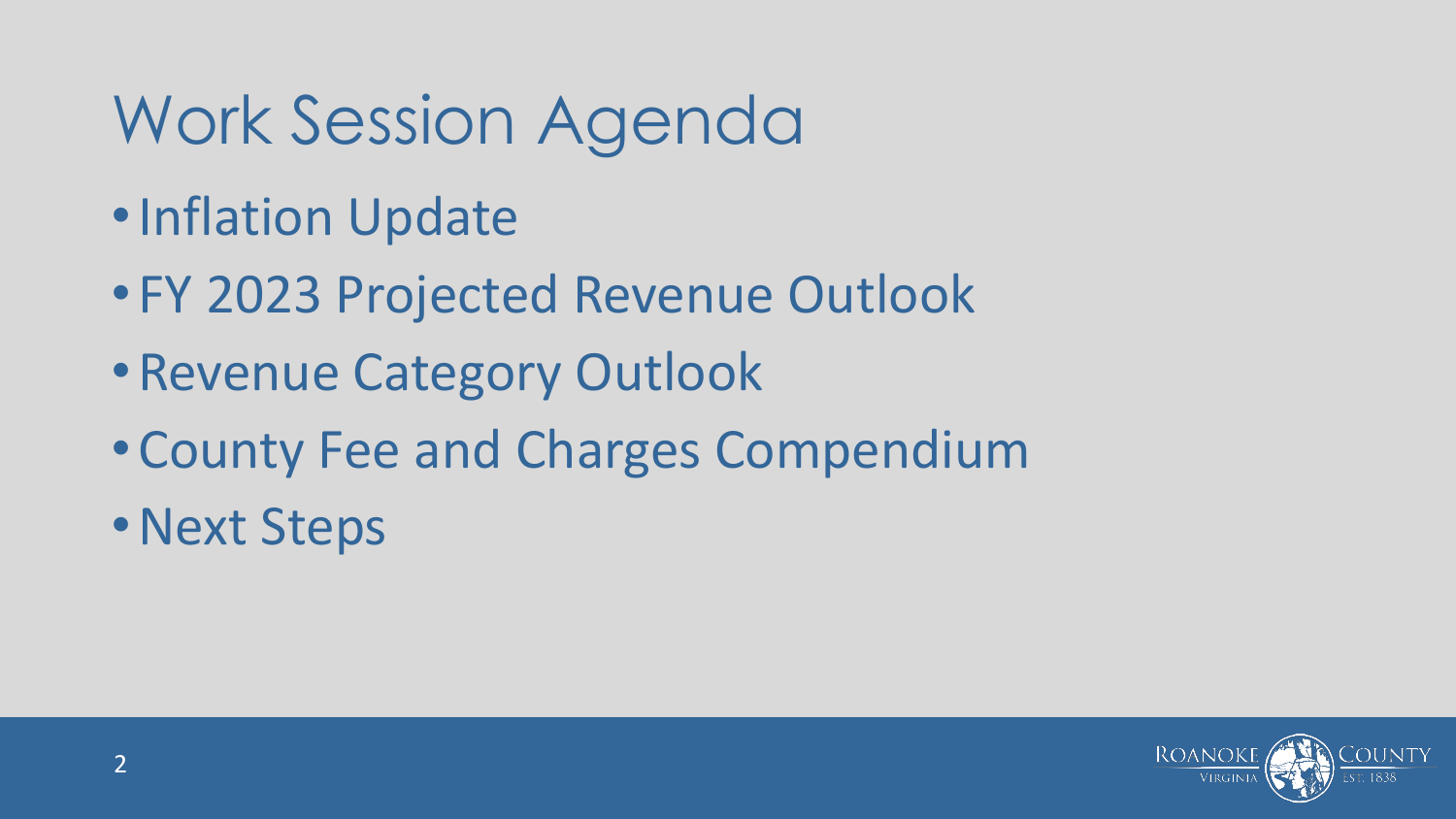# Inflation Update

- Inflation is measured as the change in the Consumer Price Index for all Urban Consumers per the US Bureau of Labor **Statistics**
- The current inflation rate is 7.04% as of December 2021
- FY 2023 Roanoke County General Government Fund Revenue Growth is currently projected to be 7.02% compared to the adopted FY 2022 Budget

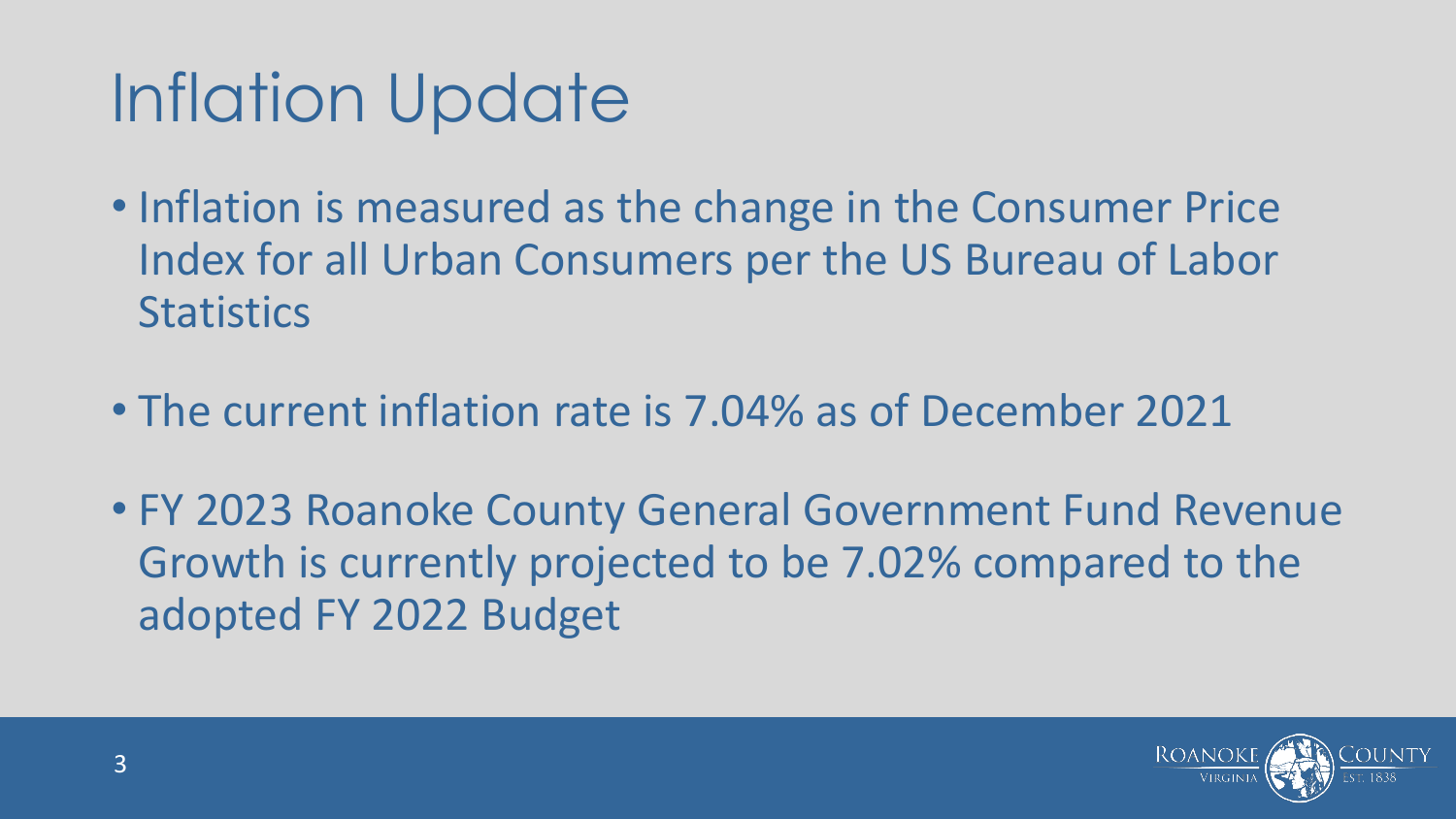FY 2023 Projected Revenue Outlook

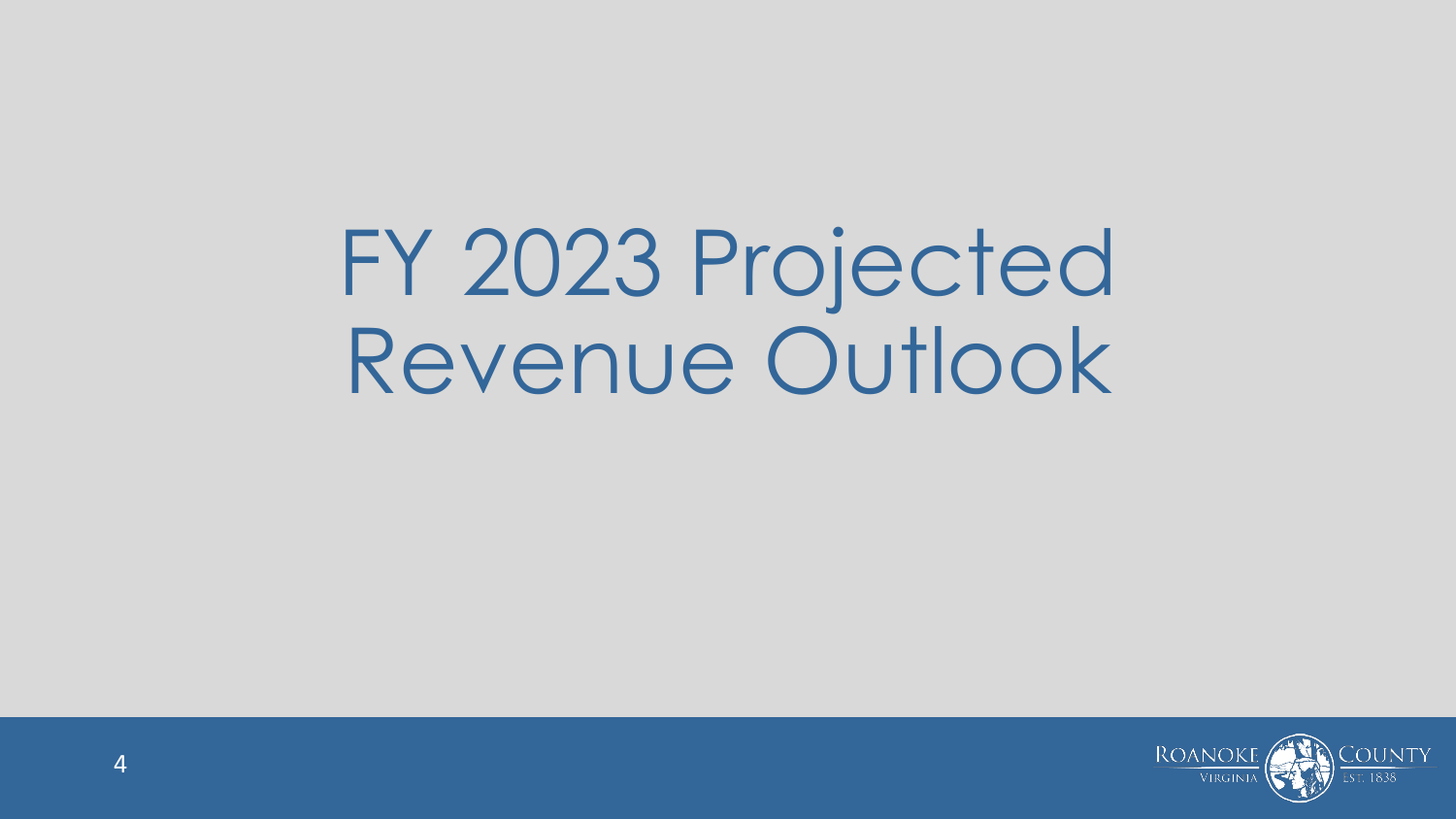#### FY 2023 Projected General Government Revenue

| <b>Category</b>                              | <b>FY 2021</b><br><b>Actual</b> | <b>FY 2022</b><br><b>Adopted</b> | <b>FY 2022</b><br><b>Projected</b> | <b>FY 2023</b><br><b>Proposed</b> | % of FY 2023<br><b>Proposed</b> | FY 2022 Adopted to<br>FY 2023 Proposed<br><b>Change</b> |
|----------------------------------------------|---------------------------------|----------------------------------|------------------------------------|-----------------------------------|---------------------------------|---------------------------------------------------------|
| <b>Real Estate Taxes</b>                     | \$100,461,192                   | \$102,084,564                    | \$104,500,000                      | \$110,247,500                     | 51.24%                          | \$8,162,936                                             |
| <b>Personal Property Taxes</b>               | \$37,155,603                    | \$33,500,000                     | \$37,515,603                       | \$36,500,000                      | 16.96%                          | \$3,000,000                                             |
| Intergovernmental                            | \$17,833,169                    | \$18,139,840                     | \$18,177,423                       | \$18,327,423                      | 8.52%                           | \$187,583                                               |
| <b>Other Local Taxes</b>                     | \$14,404,819                    | \$13,530,000                     | \$14,137,020                       | \$14,525,000                      | 6.75%                           | \$995,000                                               |
| Sales Tax                                    | \$12,941,172                    | \$12,200,000                     | \$13,588,230                       | \$11,867,642                      | 5.52%                           | ( \$332, 358)                                           |
| <b>Business License</b>                      | \$6,962,688                     | \$6,364,000                      | \$7,025,000                        | \$7,225,000                       | 3.36%                           | \$861,000                                               |
| Hotel/Motel Tax                              | \$1,091,883                     | \$807,597                        | \$1,310,260                        | \$1,349,568                       | 0.63%                           | \$541,971                                               |
| Meals Tax                                    | \$4,552,451                     | \$4,270,750                      | \$4,584,999                        | \$4,800,000                       | 2.23%                           | \$529,250                                               |
| <b>Communications Sales &amp; Use</b><br>Tax | \$2,955,602                     | \$2,900,000                      | \$2,700,000                        | \$2,650,000                       | 1.23%                           | ( \$250,000]                                            |
| <b>Ambulance Fees</b>                        | \$3,370,344                     | \$3,300,000                      | \$3,300,000                        | \$3,400,000                       | 1.58%                           | \$100,000                                               |
| <b>Other Fees &amp; Revenue</b>              | \$4,053,374                     | \$3,942,100                      | \$4,211,714                        | \$4,258,631                       | 1.98%                           | \$316,531                                               |
| <b>Total Revenue Projections</b>             | \$205,782,297                   | \$201,038,851                    | \$211,050,249                      | \$215,150,764                     | 100.00%                         | \$14,111,913                                            |

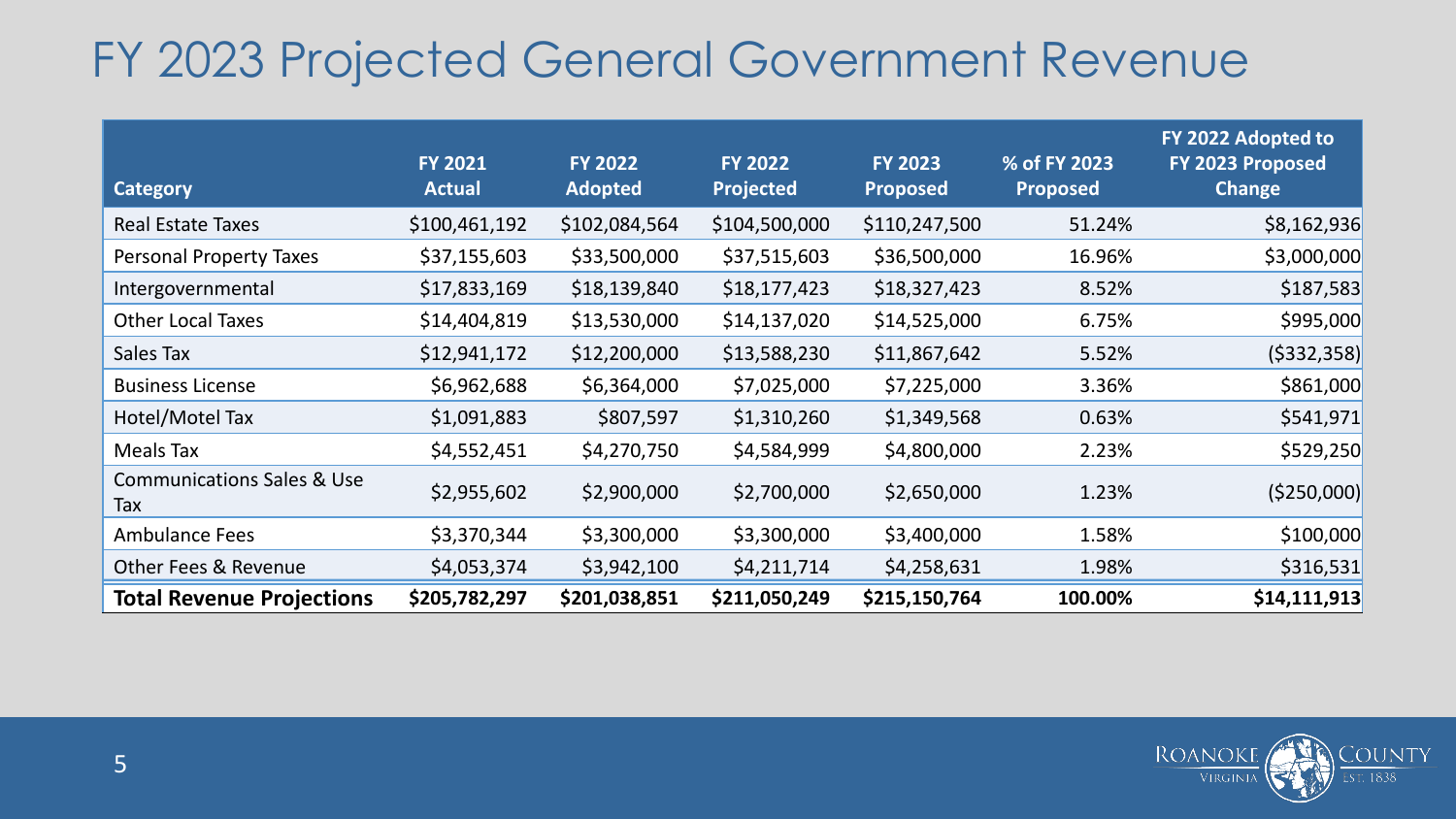#### General Government Revenue

**General Government Revenue FY 2018 through FY 2023**



- Total General Government Revenue shows some recovery
- Growth primarily in the areas of Real Estate Tax, Personal Property Tax, Hotel/Motel, and Meals but partially offset by declines in other revenues including Sales Tax

| FY 2022<br>:021                   | FY 2023                              |  |
|-----------------------------------|--------------------------------------|--|
| <b>General Government Revenue</b> |                                      |  |
| <b>Current Rates</b>              | <b>Varies</b>                        |  |
| <b>Current Trend</b>              | <b>Exceed budget</b>                 |  |
| <b>Future Outlook</b>             | <b>Moderate Growth</b><br>(2% to 3%) |  |

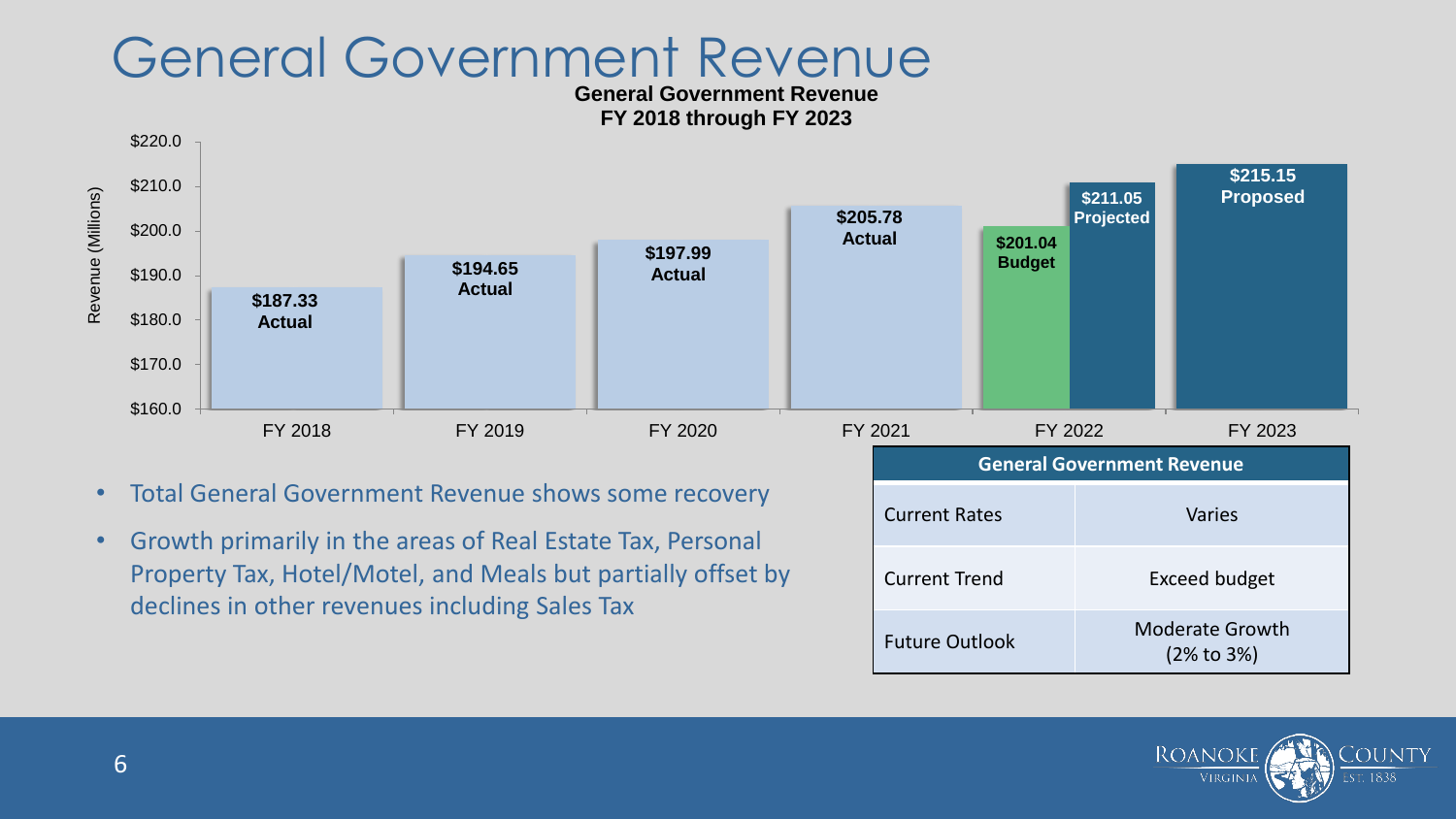Revenue Category **Outlook** 

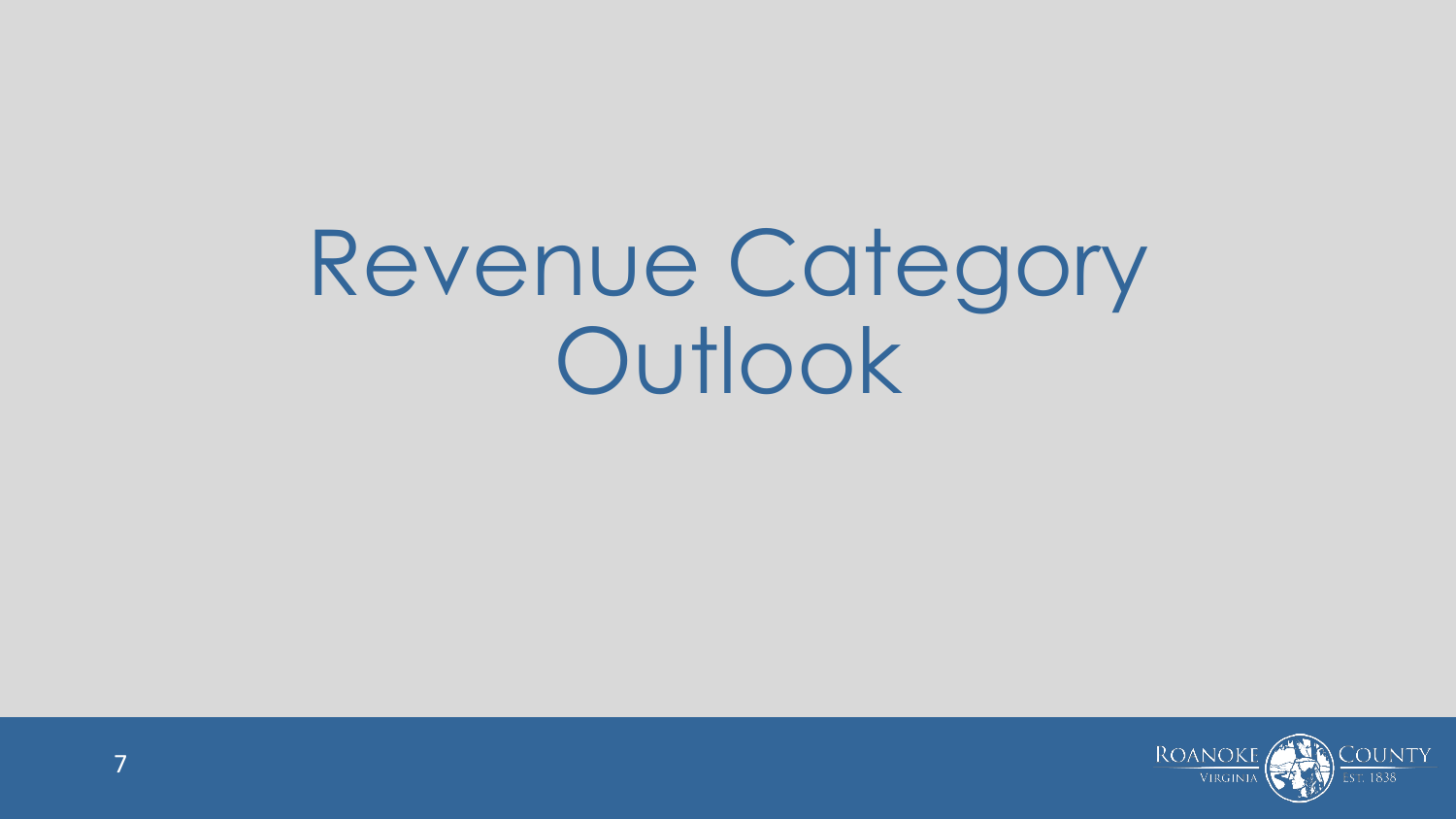

#### **Real Estate Revenue FY 2018 through FY 2023**



- Calendar Year (CY) 2022 reassessment projected at 6.82%
	- Growth in base 6.26%; new construction 0.56%
- Projected to exceed current year budget by \$2.4 million
- Project 5.5% growth in FY 2023 based on increased assessments

| <b>Real Estate Revenue</b> |                                 |  |
|----------------------------|---------------------------------|--|
| <b>Current Rate</b>        | $$1.09$ /\$100 assessed         |  |
| <b>Current Trend</b>       | <b>Exceed budget</b>            |  |
| <b>Future Outlook</b>      | <b>High Growth</b><br>(Over 3%) |  |

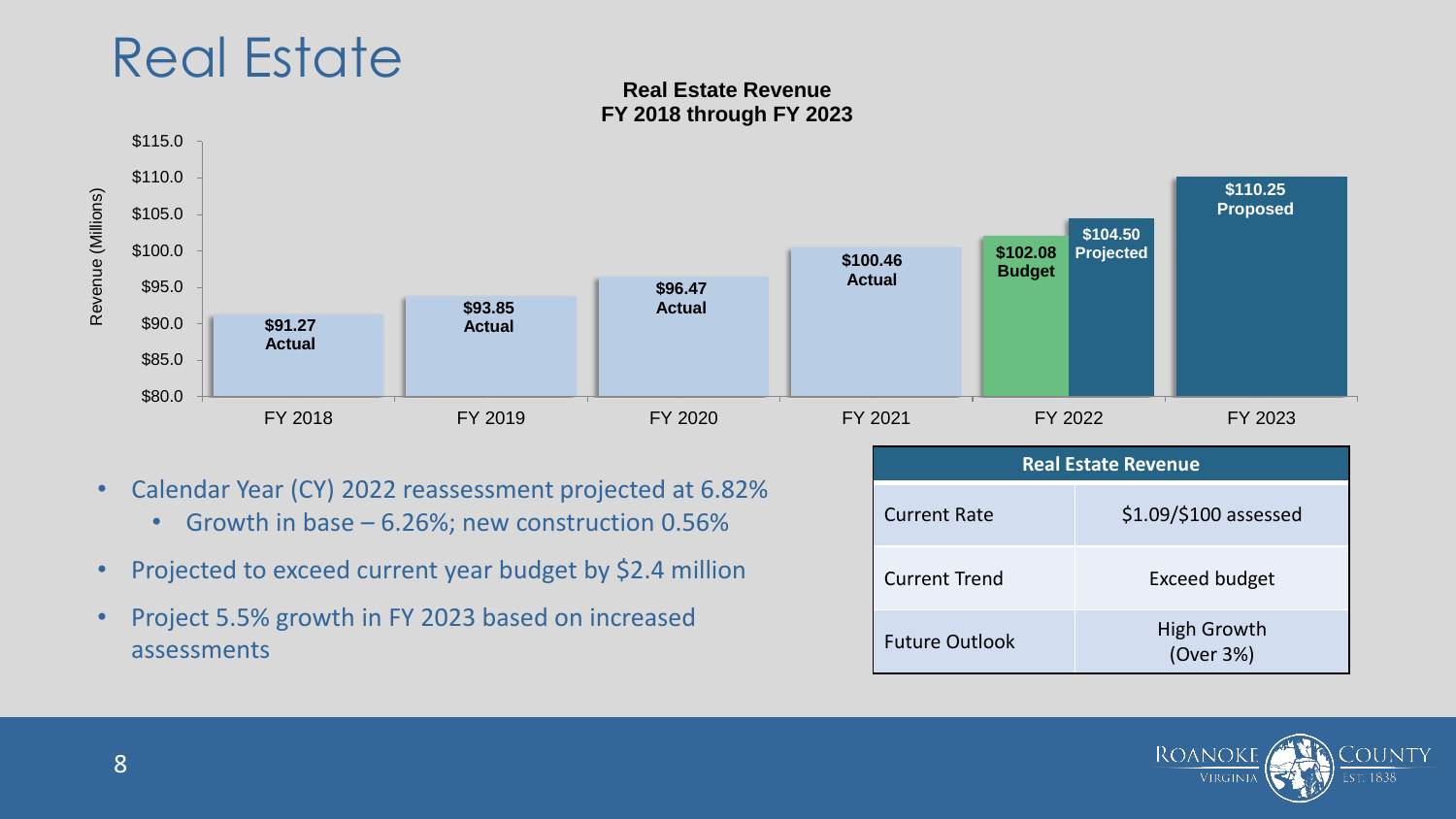### Personal Property

#### **Personal Property Revenue FY 2018 through FY 2023**



- Anticipate decline of -2.71% in FY 2023 as more stock of vehicles should be available
- January 2022 JD Power/NADA Report
	- During calendar year 2021, used vehicle values increased 41%
	- Market remains volatile due to the pandemic and associated supply chain issues

| 2021                  |  | FY 2022                                                       | FY 2023               |
|-----------------------|--|---------------------------------------------------------------|-----------------------|
|                       |  | <b>Personal Property Revenue</b>                              |                       |
| <b>Current Rates</b>  |  | Personal Property: \$3.50/\$100<br>Mach & Tools: \$2.85/\$100 |                       |
| <b>Current Trend</b>  |  | Exceed budget                                                 |                       |
| <b>Future Outlook</b> |  |                                                               | High Growth (Over 3%) |

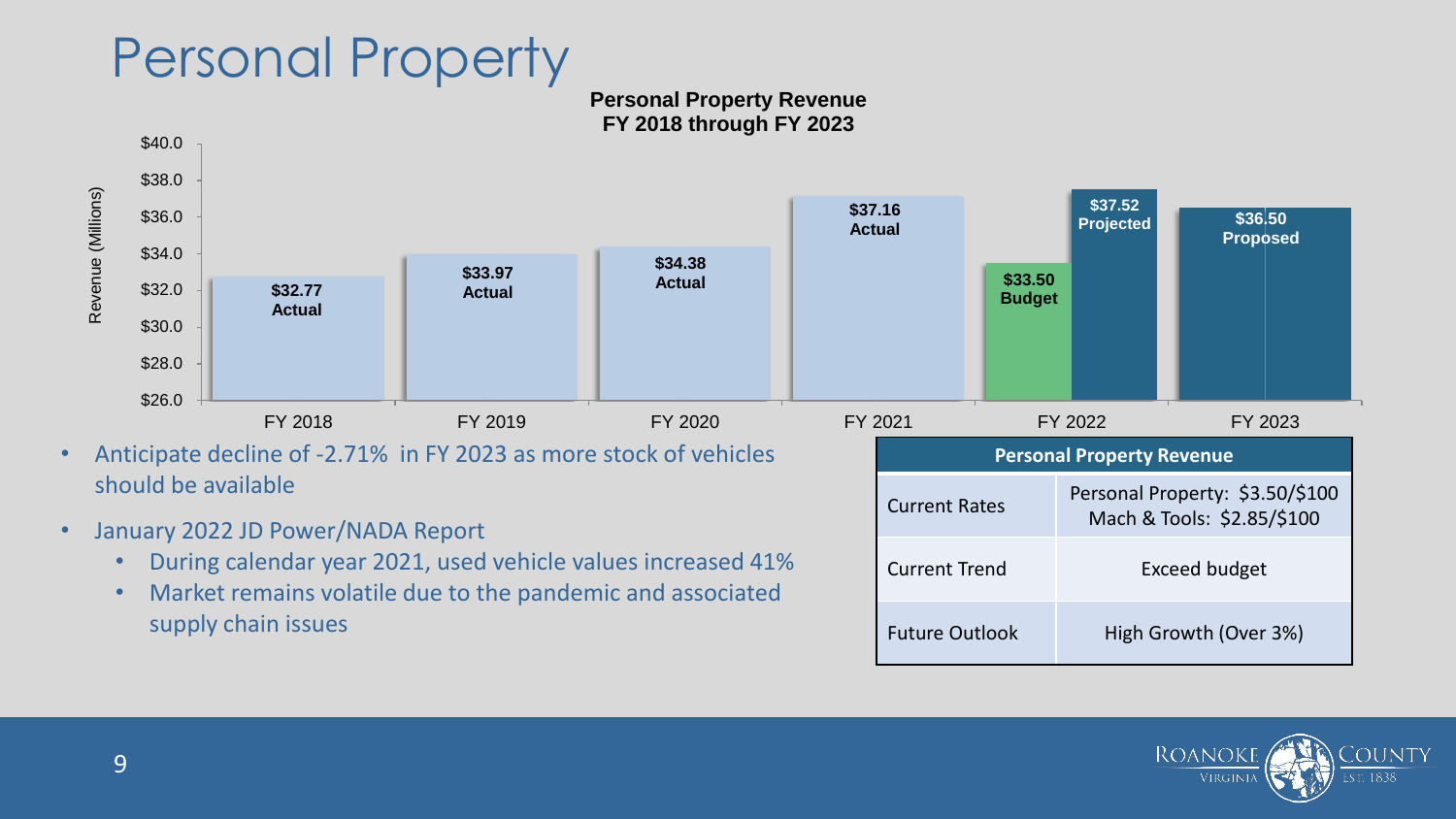### Intergovernmental

**Intergovernmental Revenue FY 2018 through FY 2023**



- Majority of revenue increase due to Social Services reimbursements (revenue pass-through)
- Social Services has seen consistent annual increases in reimbursable services (e.g. – adoption subsidy, foster care, etc.) and may increase based on possible changes to state funding
- Impacts of Commonwealth Budget on Constitutional Officers personnel and Police Funds (HB599) unknown at this time.

| <b>Intergovernmental Revenue</b> |                                          |  |
|----------------------------------|------------------------------------------|--|
| <b>Current Rates</b>             | N/A                                      |  |
| <b>Current Trend</b>             | <b>Exceed budget</b>                     |  |
| <b>Future Outlook</b>            | Slight Growth<br>$(1\% \text{ to } 2\%)$ |  |

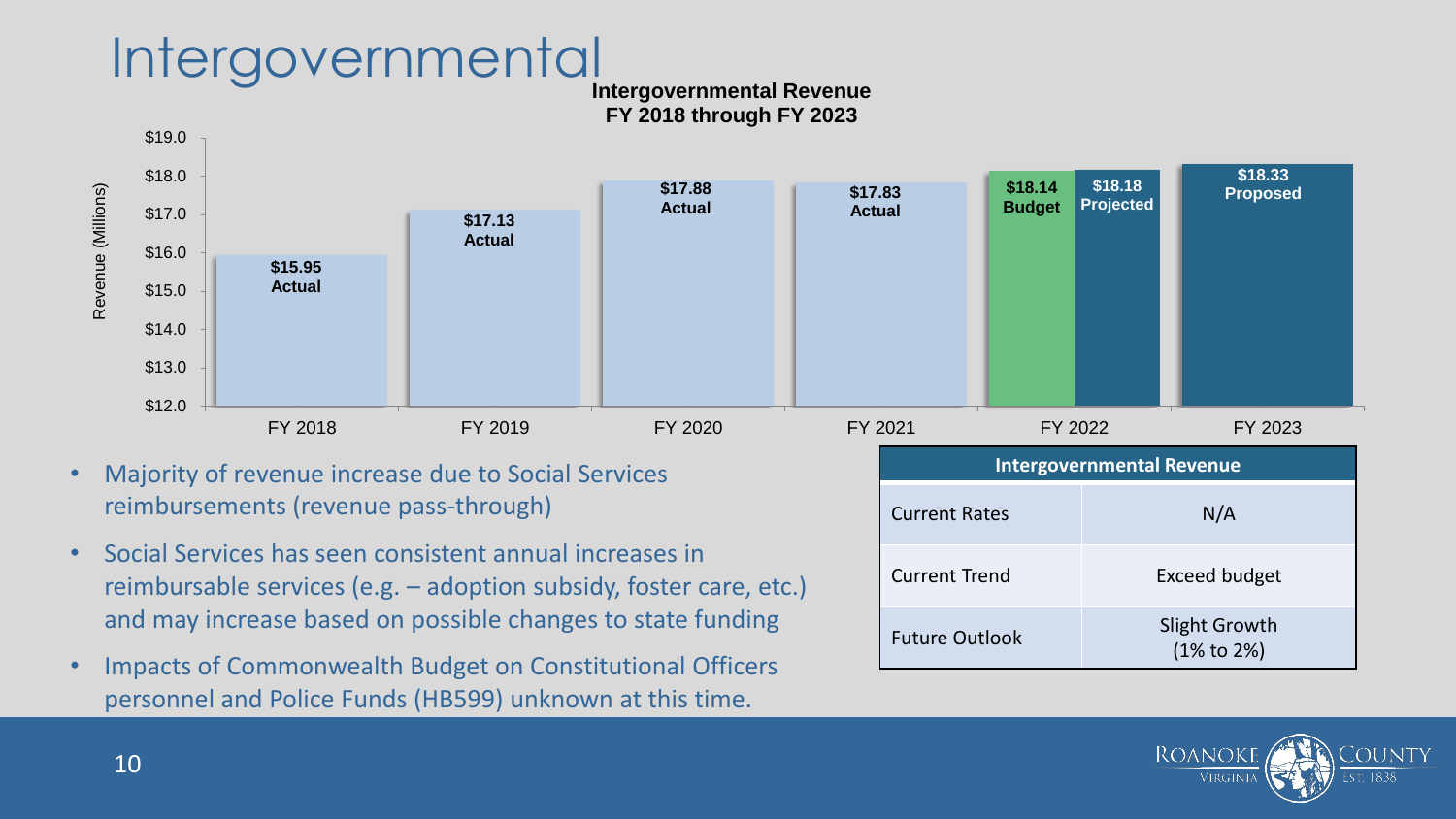### Other Local Taxes

#### **Other Local Taxes FY 2018 through FY 2023**



- Category includes Other Property Taxes, Consumer Utility, Bank Franchise, Motor Vehicle License, Recordation and Conveyance, Other Local Taxes
- Growth in this category primarily due to Public Service Corporation Tax, Recordation Taxes, and Cigarette Taxes

| <b>Other Local Taxes and Fees</b> |                                 |  |
|-----------------------------------|---------------------------------|--|
| <b>Current Rates</b>              | <b>Varies</b>                   |  |
| <b>Current Trend</b>              | Exceed budget                   |  |
| <b>Future Outlook</b>             | <b>High Growth</b><br>(Over 3%) |  |

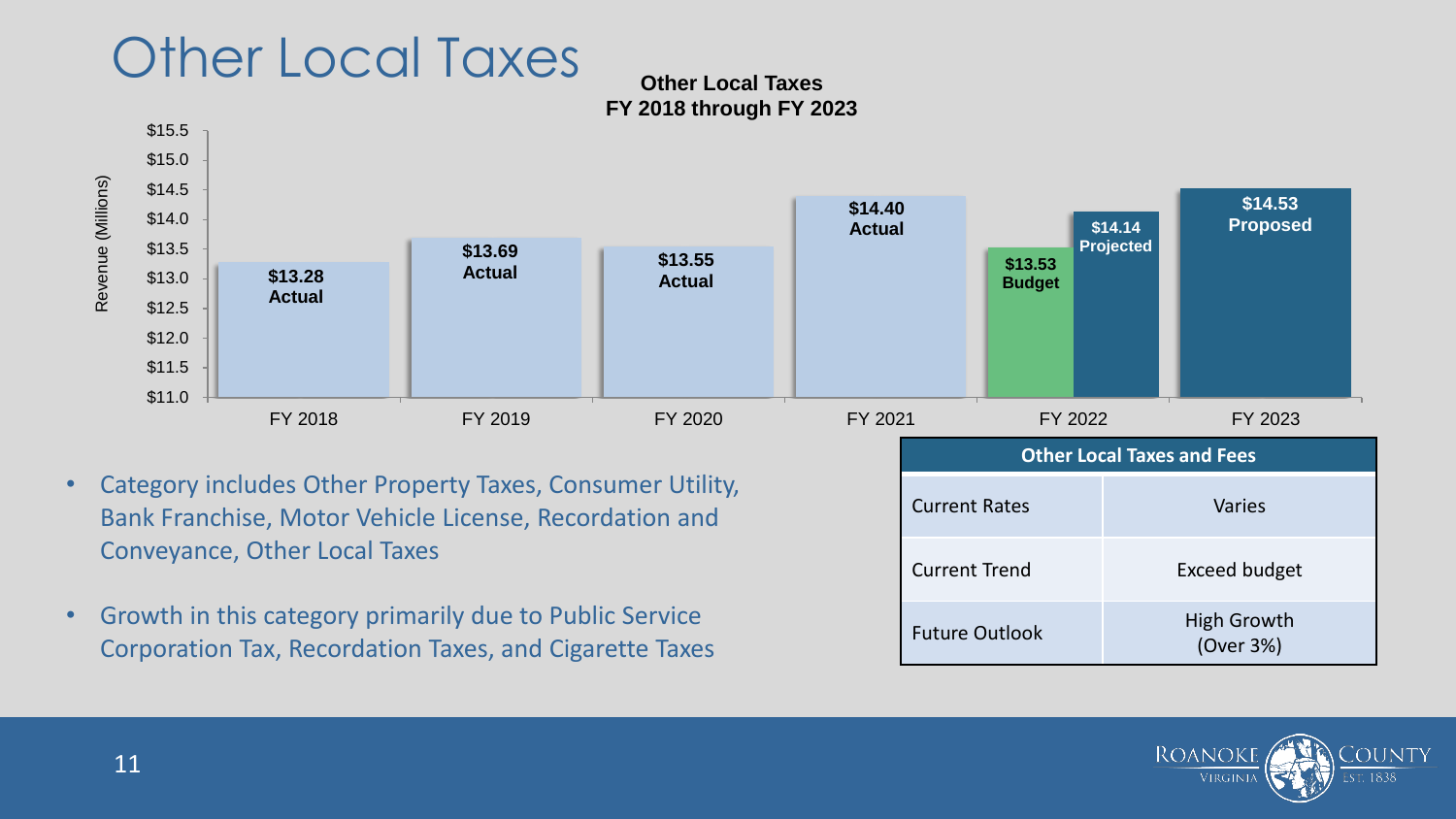### Sales

#### **Sales Tax Revenue FY 2018 through FY 2023**



- Year over year trend is higher than FY 2021 and staff are monitoring trends closely
- FY 2023 projection decreases \$332k due to expected elimination of grocery tax
- Project 12.66% decline from FY 2022 projection

| <b>Sales Tax Revenue</b> |                                   |  |
|--------------------------|-----------------------------------|--|
| <b>Current Rates</b>     | 4.3% State<br>1% Local            |  |
| <b>Current Trend</b>     | <b>Exceed budget</b>              |  |
| <b>Future Outlook</b>    | <b>High Decline</b><br>(Over -3%) |  |

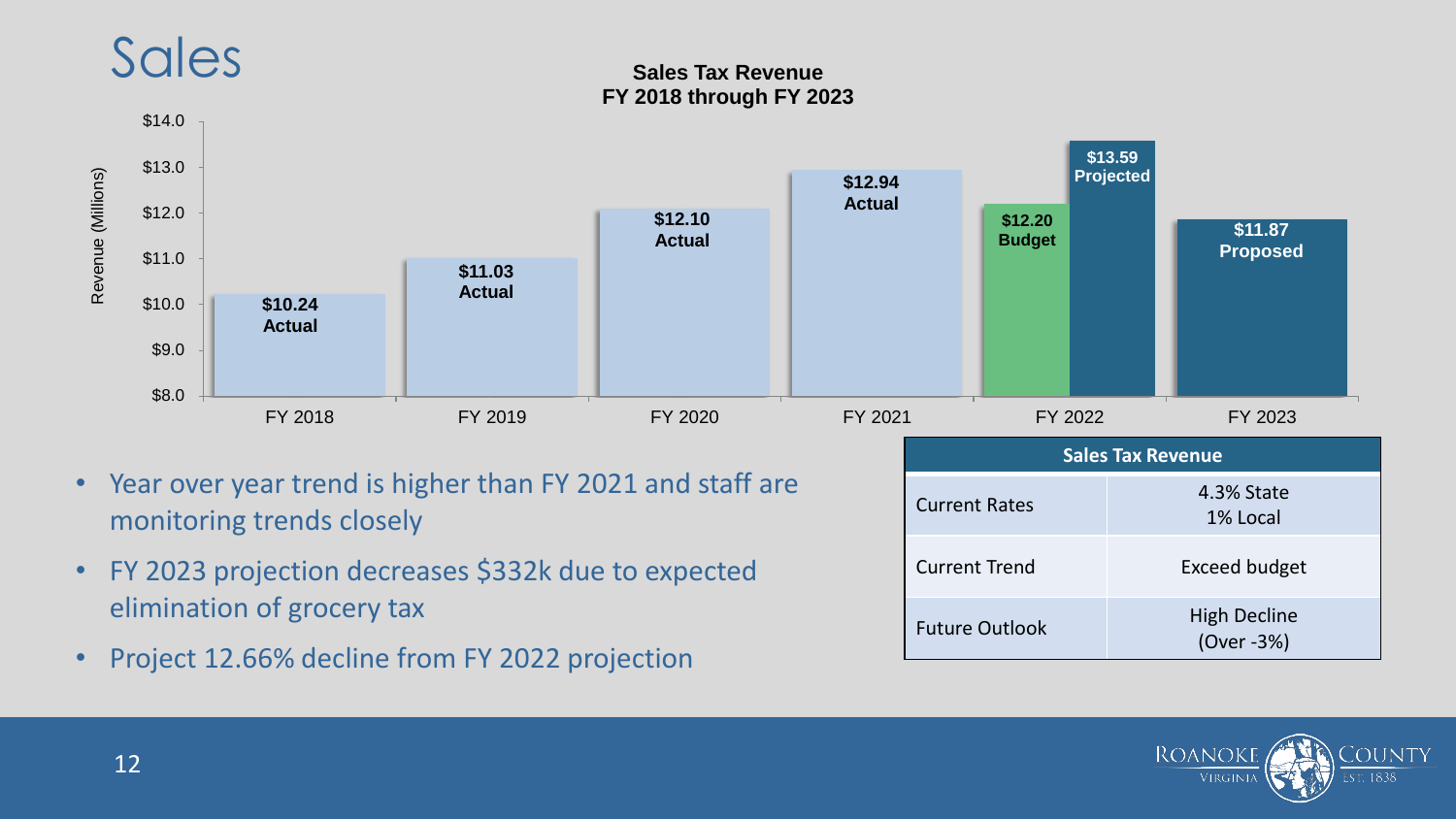### Business License

#### **Business License Revenue FY 2018 through FY 2023**



- Business License recurring revenues have trended higher in past years but were reduced due to the pandemic
- Revenues are projected to exceed budget but will be lower than prior years
- Some business closings in the current and previous fiscal years may affect gross receipts

| FY 2022                                           |                                                                   | FY 2023                                        |
|---------------------------------------------------|-------------------------------------------------------------------|------------------------------------------------|
| <b>Business License Tax Revenue</b>               |                                                                   |                                                |
| Current<br>Rates<br>(per \$100 gross<br>receipts) | Contractors:<br>Repair:<br>Professional:<br>Wholesale:<br>Retail: | \$0.16<br>\$0.36<br>\$0.58<br>\$0.05<br>\$0.20 |
| Current<br><b>Trend</b>                           | Exceed budget                                                     |                                                |
| Future<br><b>Outlook</b>                          | High Growth<br>(Over 3%)                                          |                                                |

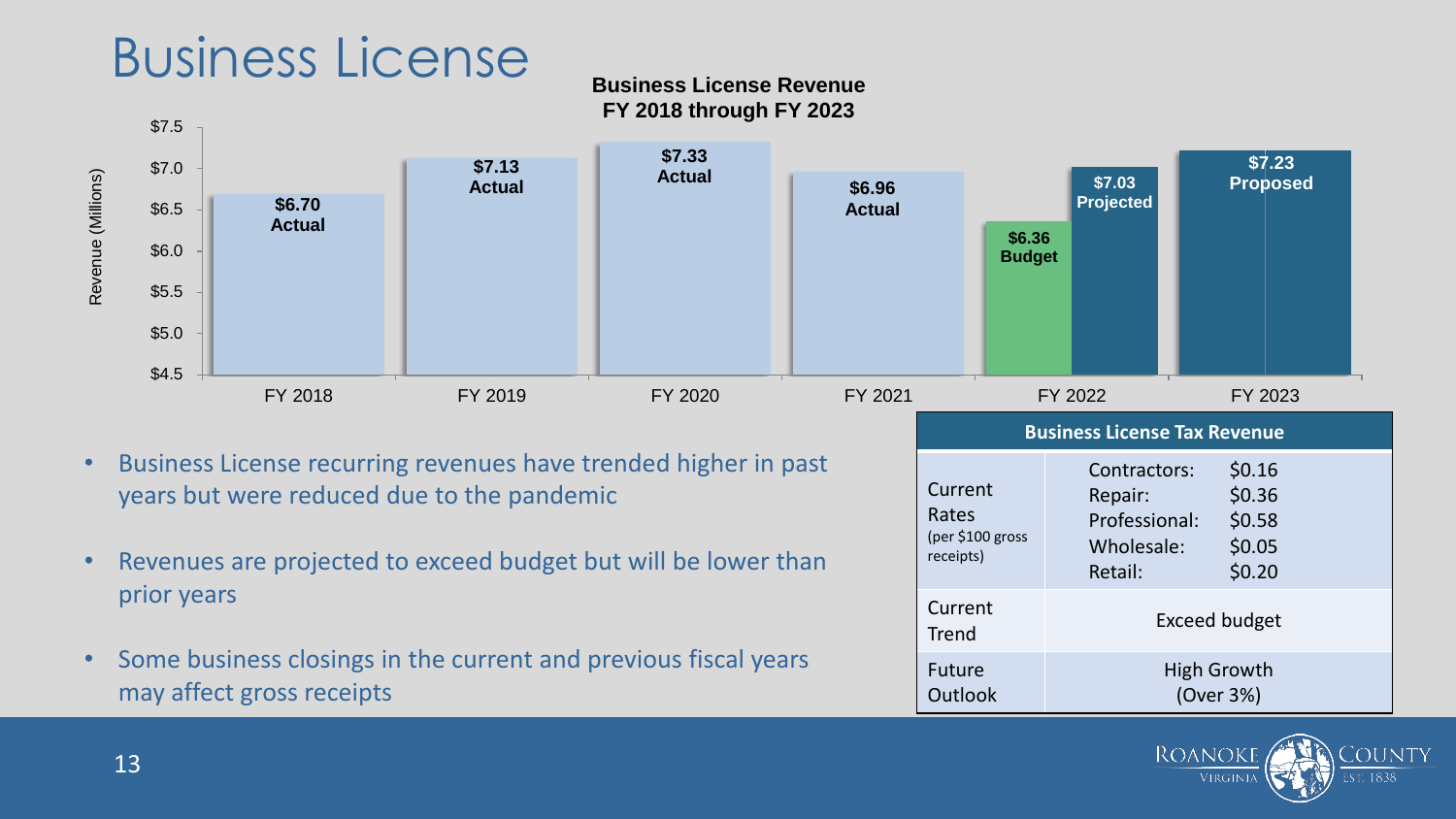### Hotel/Motel Tax

**Hotel/Motel Tax Revenue FY 2018 through FY 2023**



- Hotel/Motel Tax revenue recovered after COVID-19 related travel restrictions ended
- Projecting significant growth in FY 2022 and continuing into FY 2023
- 42.9% of collections go to fund Visit Virginia's Blue Ridge based on Board Ordinance

| )21<br>FY 2022                 | FY 2023                                      |  |
|--------------------------------|----------------------------------------------|--|
| <b>Hotel/Motel Tax Revenue</b> |                                              |  |
| <b>Current Rates</b>           | 7%<br>(3% to Visit Virginia's Blue<br>Ridge) |  |
| <b>Current Trend</b>           | Meet budget                                  |  |
| <b>Future Outlook</b>          | High Growth<br>(Over 3%)                     |  |

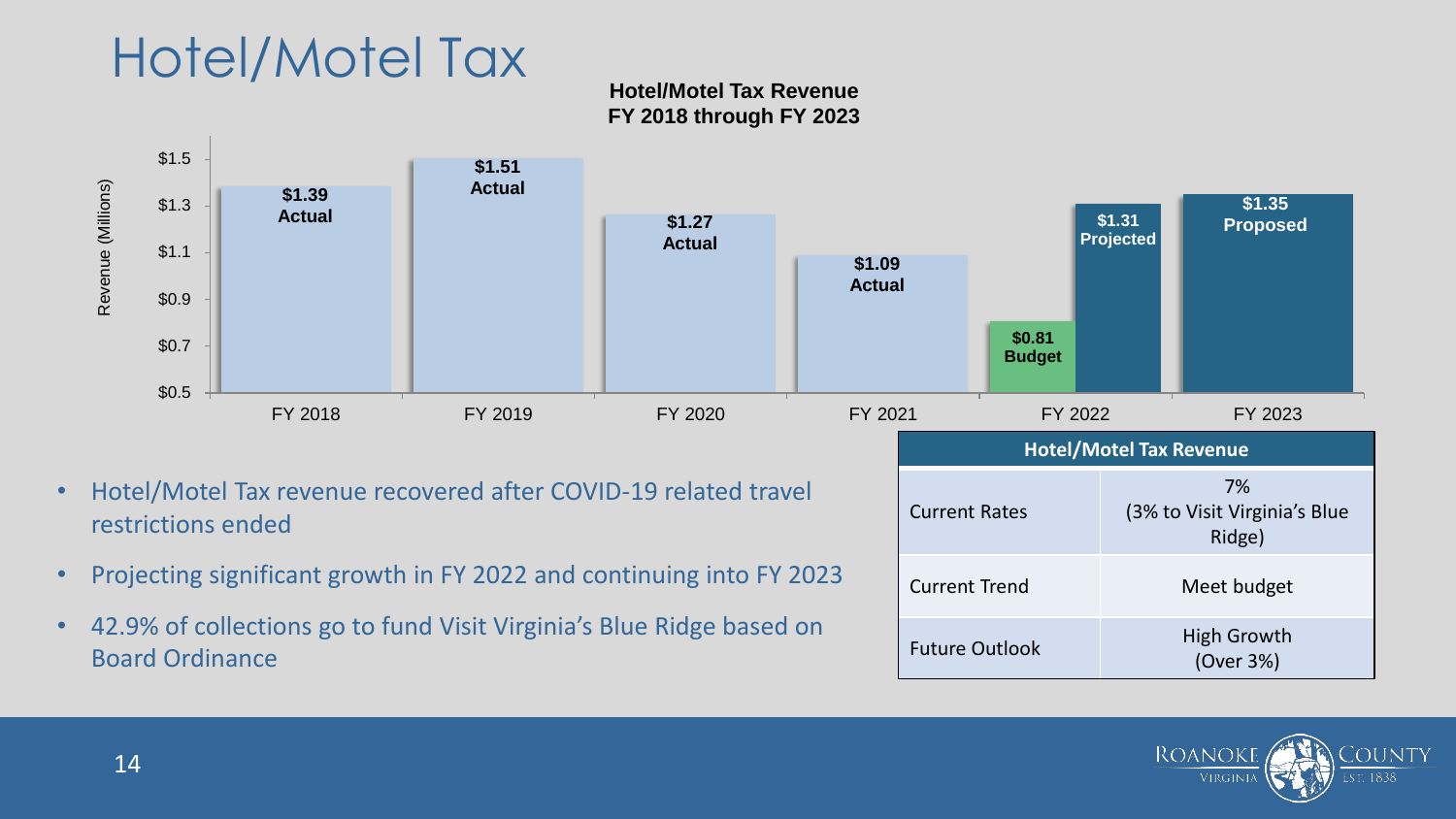### **Meals**

#### **Meals Tax Revenue FY 2018 through FY 2023**



- FY 2022 projected to have \$300,000 surplus
- FY 2023 projected with growth as new restaurants have opened and more are scheduled to open during 2022, especially in the Tanglewood area
- 6% is the maximum rate per state code (Virginia § 58.1-3833) for counties

| JLI<br>1 <i>L</i> ULL    | 1 1 <i>L</i> ULU                |  |
|--------------------------|---------------------------------|--|
| <b>Meals Tax Revenue</b> |                                 |  |
| <b>Current Rate</b>      | 4%                              |  |
| <b>Current Trend</b>     | <b>Exceed budget</b>            |  |
| <b>Future Outlook</b>    | <b>High Growth</b><br>(Over 3%) |  |

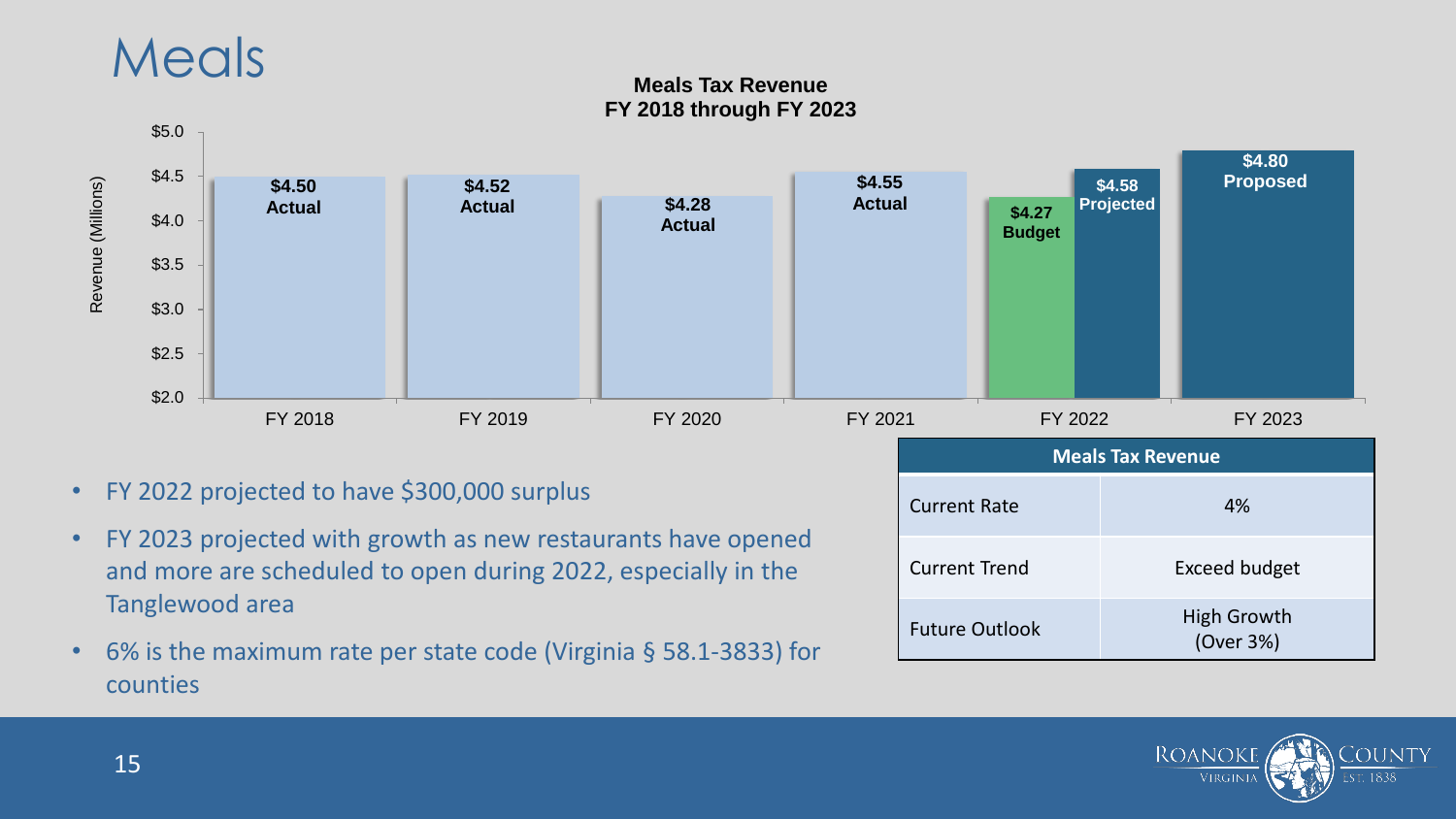#### Communications Sales & Use Tax

**Communications Sales & Use Tax Revenue FY 2018 through FY 2023**



- FY 2022 projected shortfall of \$200,000
- Category has been trending down since FY 2012; trend expected to continue in FY 2023
- Continuing trend of consumers eliminating land line telephone and cable television services

| FY 2022                           | FY 2023                        |  |
|-----------------------------------|--------------------------------|--|
| <b>Communications Tax Revenue</b> |                                |  |
| <b>Current Rate</b>               | \$0.75 per line                |  |
| <b>Current Trend</b>              | <b>Under Budget</b>            |  |
| <b>Future Outlook</b>             | <b>High Decline</b><br>$[-3%]$ |  |

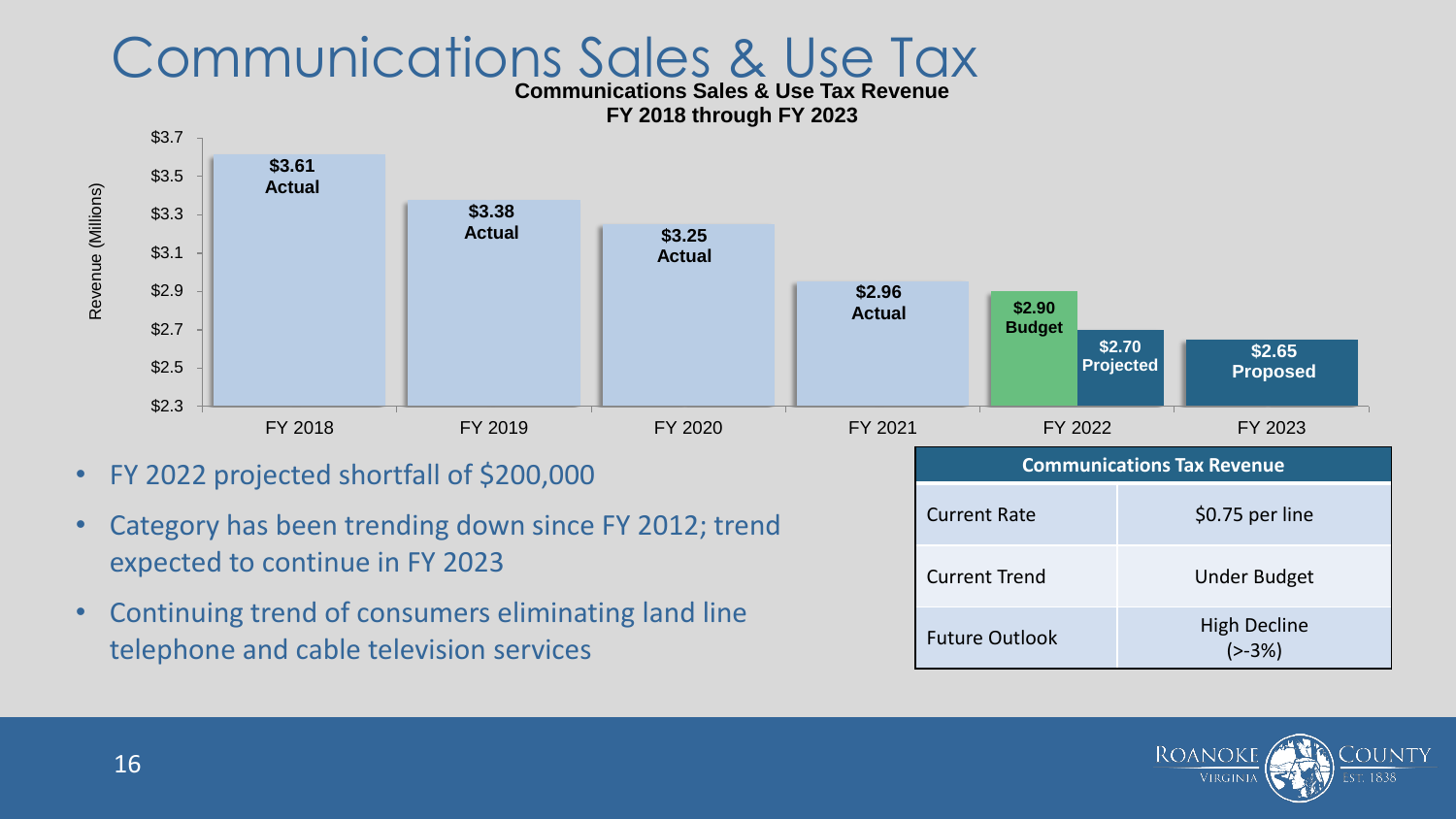#### Ambulance Fees

#### **Ambulance Fee Revenue FY 2018 through FY 2023**



- County fees adjusted to maximize reimbursements from Medicare rates in FY 2020
- Recommended to adjust rates in FY 2023
- Revenues initially decreased following the onset of the pandemic but have recovered
- Project FY 2022 to meet budget with FY 2023 projected higher with increased rates

| <b>Ambulance Fees</b>                   |                                                                                               |  |
|-----------------------------------------|-----------------------------------------------------------------------------------------------|--|
| Current Rates/<br><b>Proposed Rates</b> | \$400 / \$445<br>BLS:<br>\$465 / \$525<br>ALS I:<br>\$700 / \$760<br>ALS II:<br>Mileage: \$11 |  |
| <b>Current Trend</b>                    | Under budget                                                                                  |  |
| <b>Future Outlook</b>                   | Slight Growth<br>(0% to 1%)                                                                   |  |

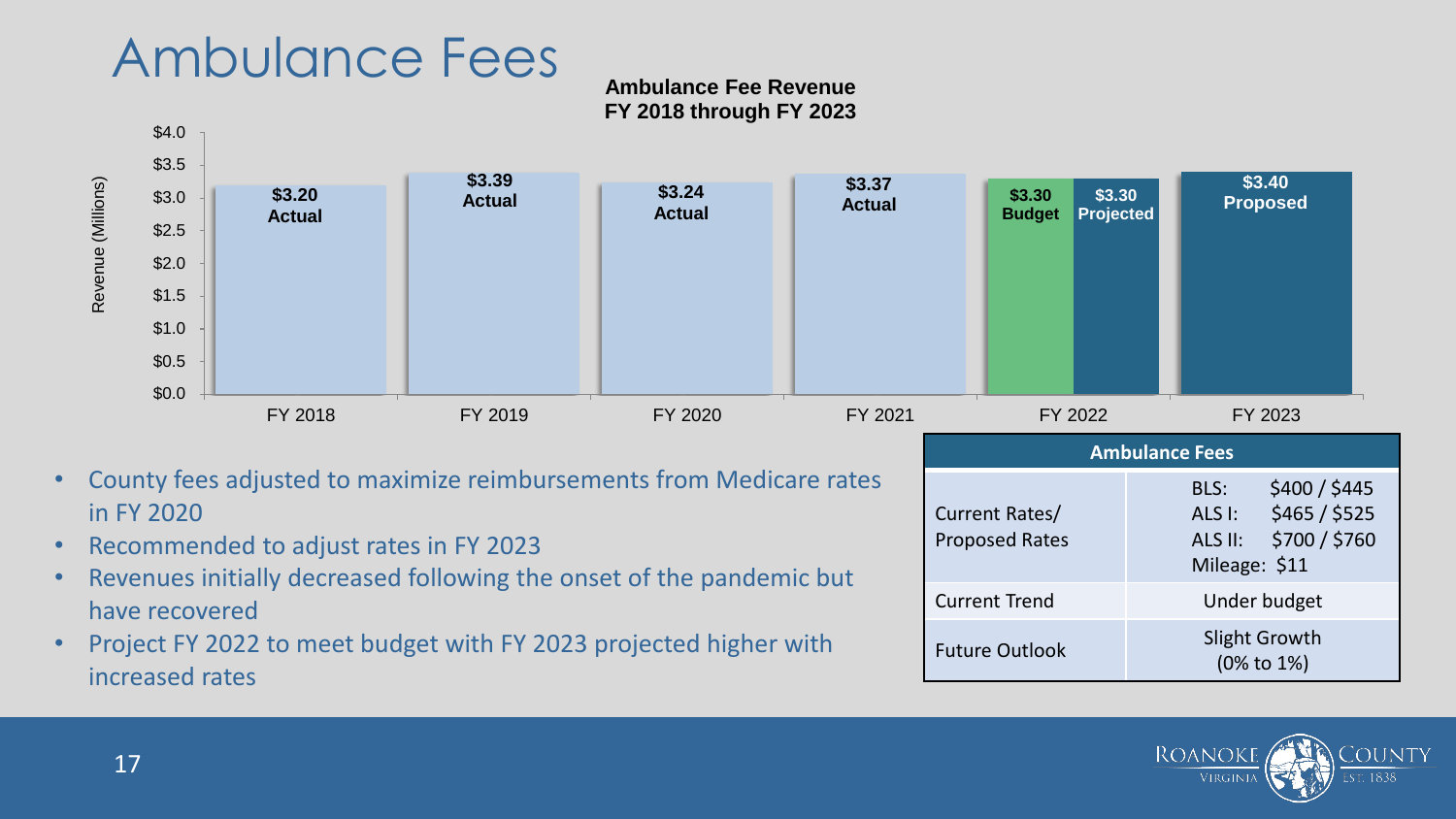### Other Fees and Revenue

**Other Fees and Revenue FY 2018 through FY 2023**



- Category includes Permits, Fees & Licenses, Fines & Forfeitures, Use of Money, Charges for Services, Recovered Costs, and Miscellaneous Revenue
- Projected to have a surplus of about \$270,000 at year end due to higher collections of Development Services fees related to increased residential construction and renovations

| <b>Other Fees and Revenues</b> |                                          |  |  |
|--------------------------------|------------------------------------------|--|--|
| <b>Current Rate</b>            | <b>Varies</b>                            |  |  |
| <b>Current Trend</b>           | Exceed budget                            |  |  |
| <b>Future Outlook</b>          | Slight Growth<br>$(1\% \text{ to } 2\%)$ |  |  |

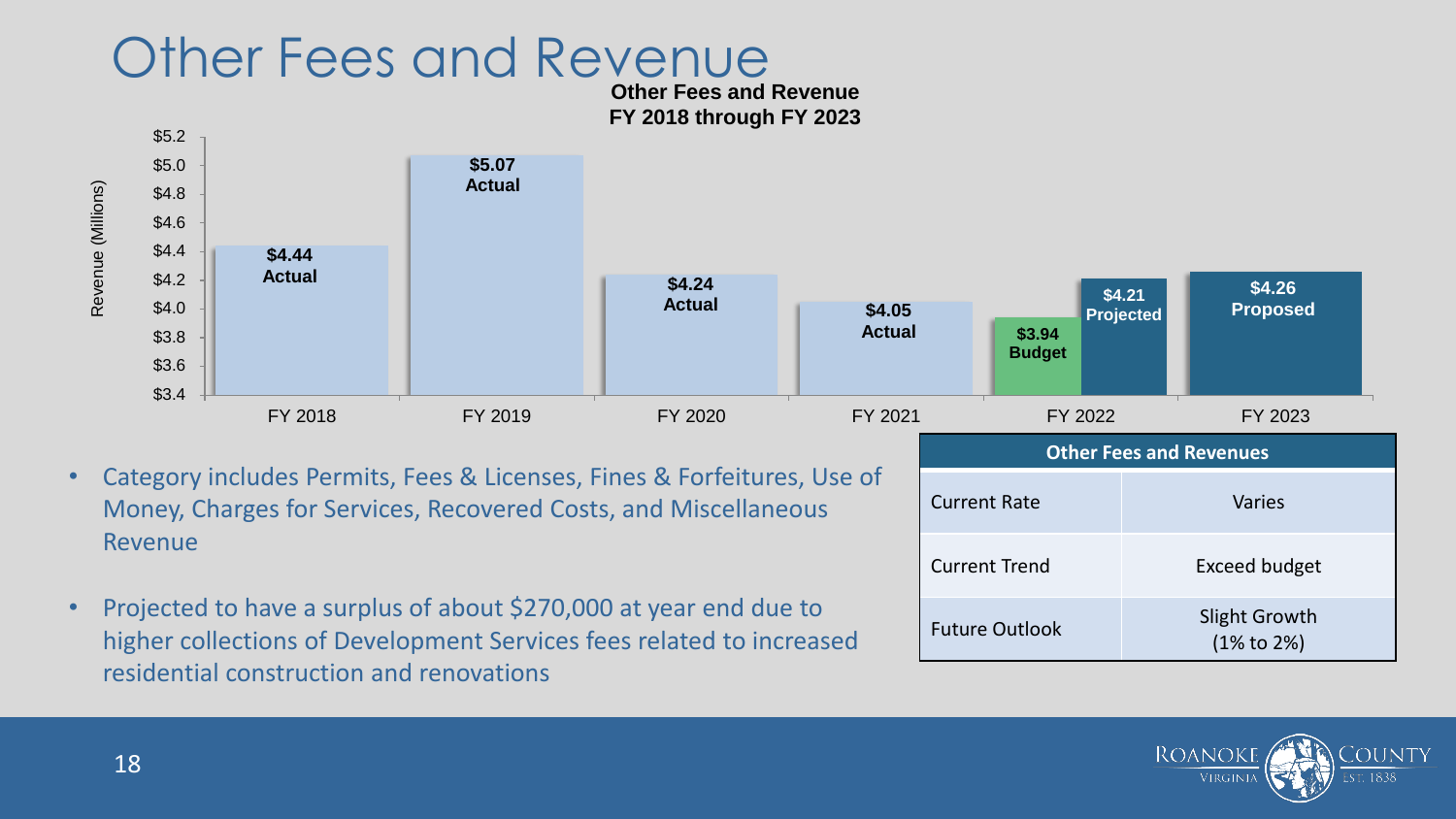#### FY 2023 Projected General Government Revenue Growth Compared to Inflation

|                                           |                                  |                                   | FY 2022 Adopted<br>to             |                                  |                            |
|-------------------------------------------|----------------------------------|-----------------------------------|-----------------------------------|----------------------------------|----------------------------|
| <b>Category</b>                           | <b>FY 2022</b><br><b>Adopted</b> | <b>FY 2023</b><br><b>Proposed</b> | FY 2023 Proposed<br><b>Change</b> | % Change from<br>FY 2022 Adopted | <b>Pace with Inflation</b> |
| <b>Real Estate Taxes</b>                  | \$102,084,564                    | \$110,247,500                     | \$8,162,936                       | 8.00%                            | Above                      |
| <b>Personal Property Taxes</b>            | \$33,500,000                     | \$36,500,000                      | \$3,000,000                       | 8.96%                            | Above                      |
| Intergovernmental                         | \$18,139,840                     | \$18,327,423                      | \$187,583                         | 1.03%                            | <b>Below</b>               |
| <b>Other Local Taxes</b>                  | \$13,530,000                     | \$14,525,000                      | \$995,000                         | 7.35%                            | Above                      |
| Sales Tax                                 | \$12,200,000                     | \$11,867,642                      | ( \$332, 358)                     | $-2.72%$                         | <b>Below</b>               |
| <b>Business License</b>                   | \$6,364,000                      | \$7,225,000                       | \$861,000                         | 13.53%                           | Above                      |
| Hotel/Motel Tax                           | \$807,597                        | \$1,349,568                       | \$541,971                         | 67.11%                           | Above                      |
| <b>Meals Tax</b>                          | \$4,270,750                      | \$4,800,000                       | \$529,250                         | 12.39%                           | Above                      |
| <b>Communications Sales &amp; Use Tax</b> | \$2,900,000                      | \$2,650,000                       | ( \$250,000)                      | $-8.62%$                         | <b>Below</b>               |
| <b>Ambulance Fees</b>                     | \$3,300,000                      | \$3,400,000                       | \$100,000                         | 3.03%                            | <b>Below</b>               |
| <b>Other Fees &amp; Revenue</b>           | \$3,942,100                      | \$4,258,631                       | \$316,531                         | 8.03%                            | Above                      |
| <b>Total Revenue Projections</b>          | \$201,038,851                    | \$215,150,764                     | \$14,111,913                      | 7.02%                            | <b>On Pace</b>             |

#### Current Inflation Rate is 7.04%

Source: US Bureau of Labor Statistics Consumer Price Index for all Urban Consumers as of December 2021

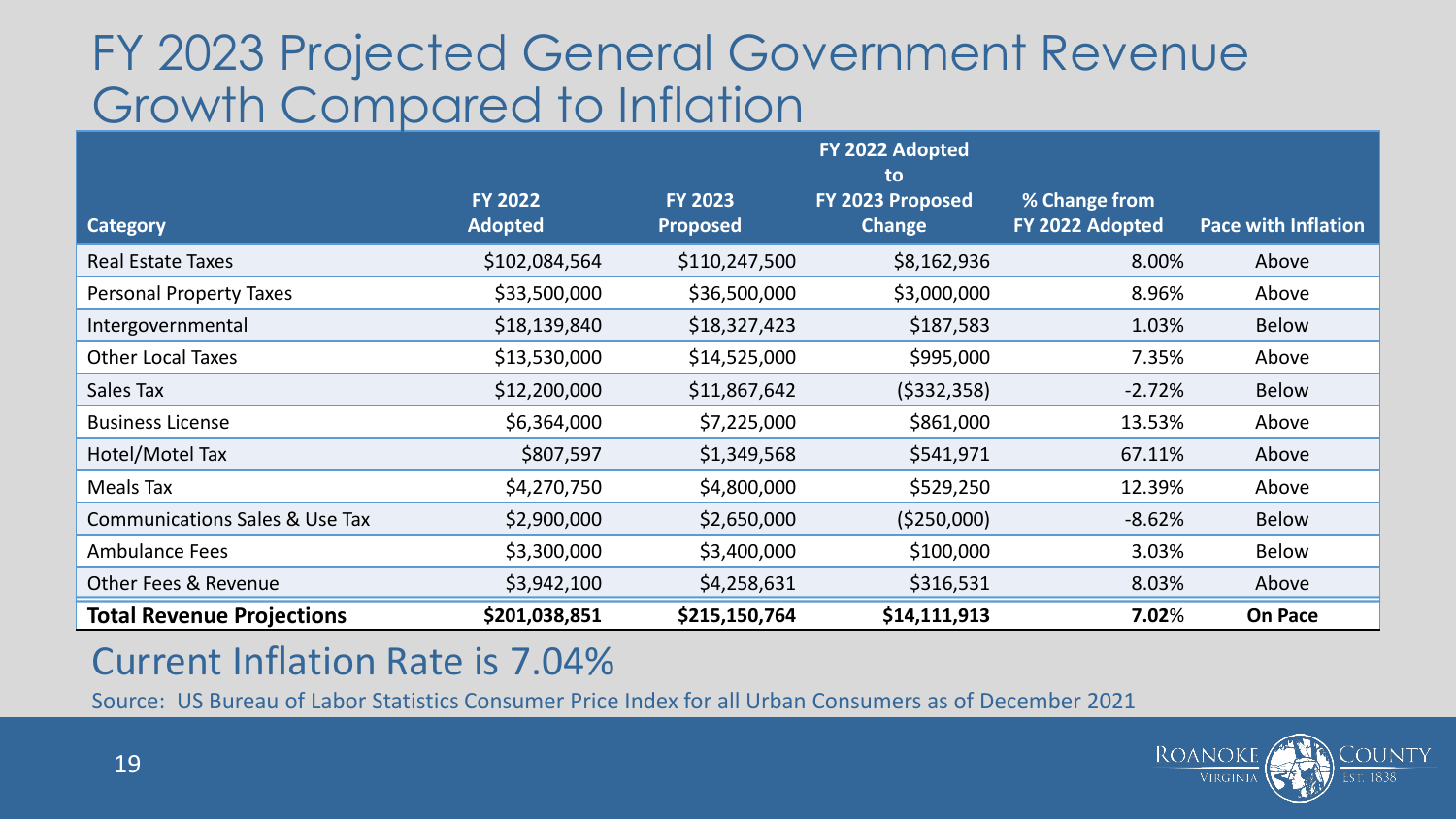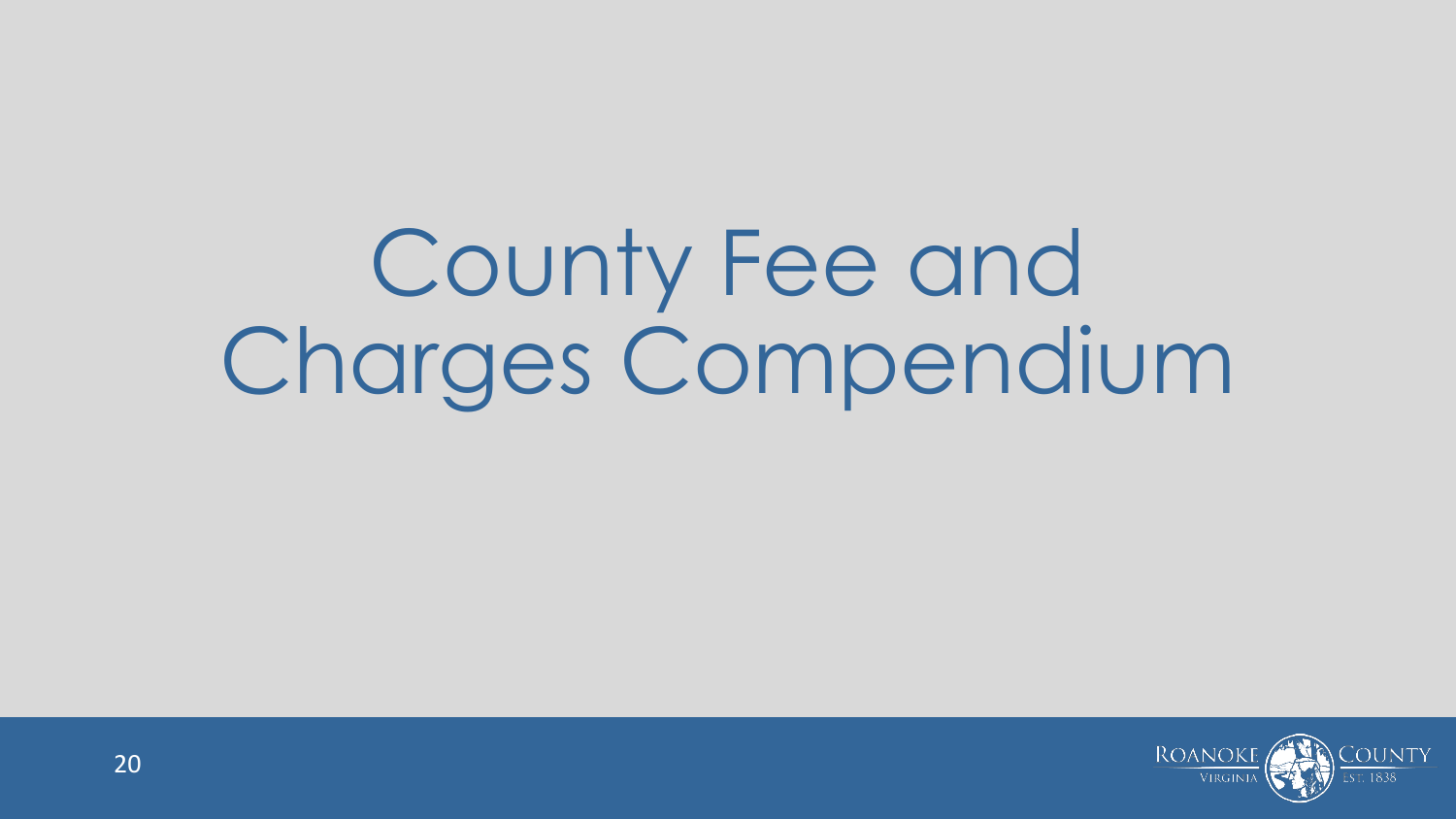- Roanoke County Comprehensive Financial Policy states that a Fee Compendium will be produced by County staff to be adopted by the Board of Supervisors at the same time as adoption of the Annual Budget Ordinances
- The Fee and Charges Compendium:
	- Lists all fees and charges imposed by the County for providing specialized programs and services
	- Provides a central reference for departments and citizens concerning all fees and charges imposed by the County
	- Improves transparency
	- Fee changes are considered during the development of the County Administrator's Proposed Operating Budget.

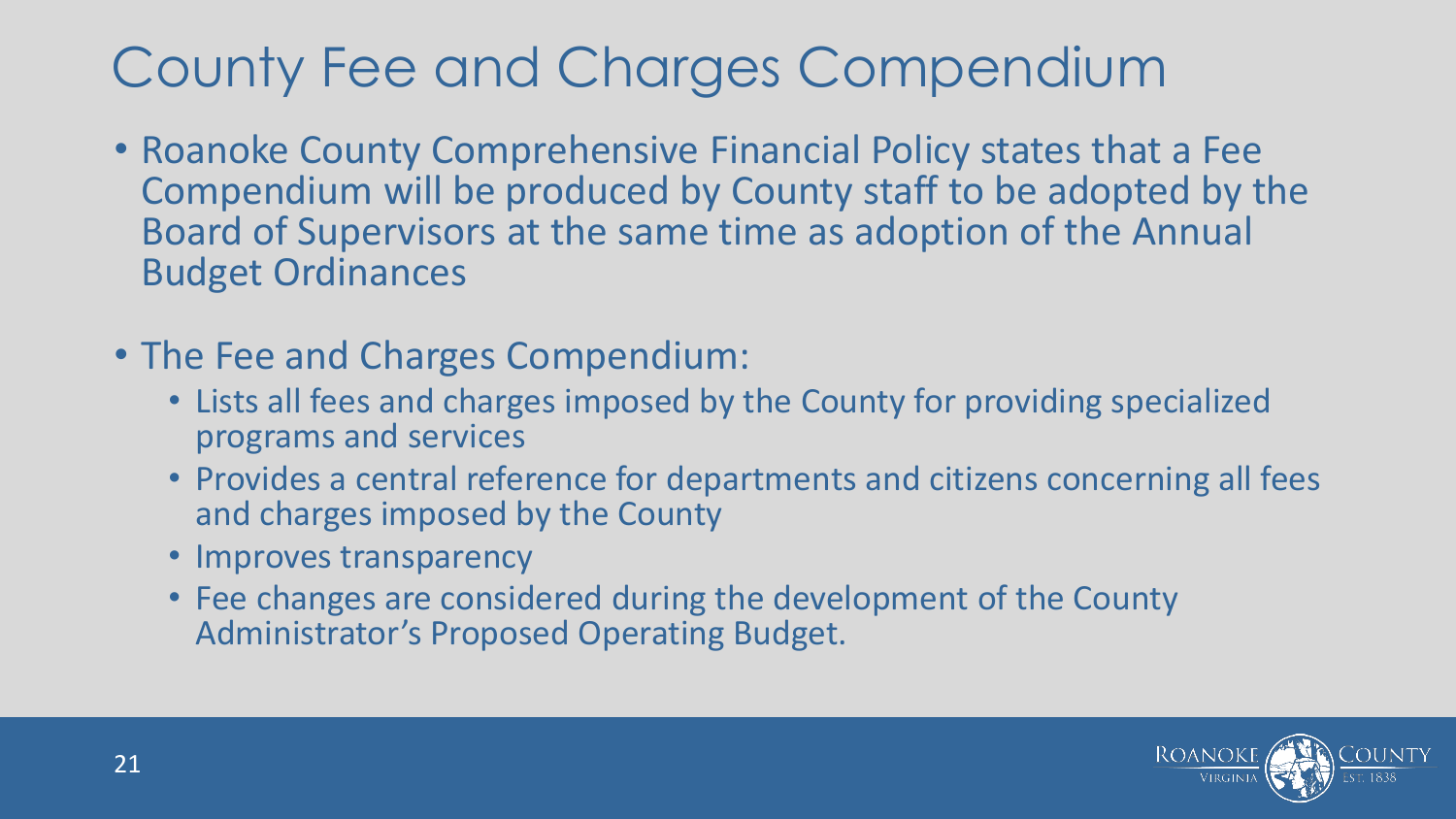Fee Changes for Proposed FY 2023 Budget:

• Fire & Rescue; increase to match Medicare allowable charges:

| <b>Fire &amp; Rescue Ambulance Fees</b> | <b>Current Fees</b> | <b>Proposed Fees</b> |
|-----------------------------------------|---------------------|----------------------|
| <b>Basic Life Saving (BLS)</b>          | \$400               | \$445                |
| Advanced Life Saving I (ALS I)          | \$465               | \$525                |
| Advance Life Saving II (ALS II)         | \$700               | \$760                |

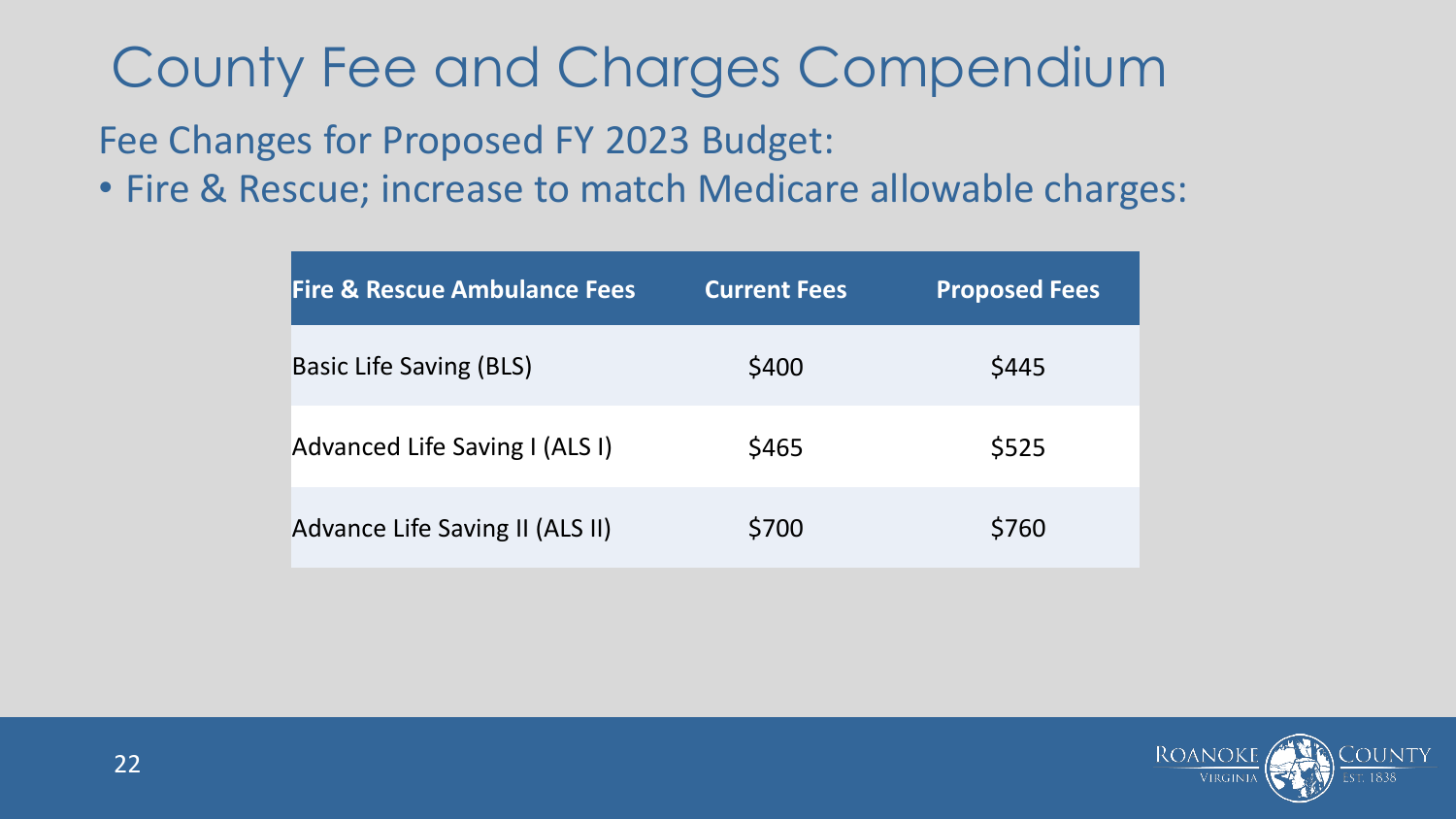#### Fee Changes for Proposed FY 2023 Budget:

• Development Services:

| <b>Development Fee</b>                                                                | <b>Roanoke County</b><br><b>Current Fees</b> | <b>Roanoke County</b><br><b>Proposed Fees</b> | <b>Roanoke City</b> | <b>City of Salem</b> |
|---------------------------------------------------------------------------------------|----------------------------------------------|-----------------------------------------------|---------------------|----------------------|
| Building, Electric, Plumbing,<br><b>Mechanical, Fire Safety Permits</b><br>(Base Fee) | \$30                                         | \$40                                          | \$45                | \$35                 |
| Periodic Inspection Fees (Backflow<br>and Elevator)                                   | \$30                                         | \$40                                          | \$45                | \$30                 |
| <b>Tent Permit</b>                                                                    | \$30                                         | \$40                                          | \$50                | \$0                  |
| <b>Amusement Devices</b>                                                              | \$15 to \$45                                 | $$35$ to $$50$                                | \$25 to \$150       | \$0                  |
| <b>Asbestos Permit</b>                                                                | \$30                                         | \$40                                          | \$45                | \$0                  |
| <b>Technology Fee</b>                                                                 | 3%                                           | 5%                                            | <b>NA</b>           | <b>NA</b>            |

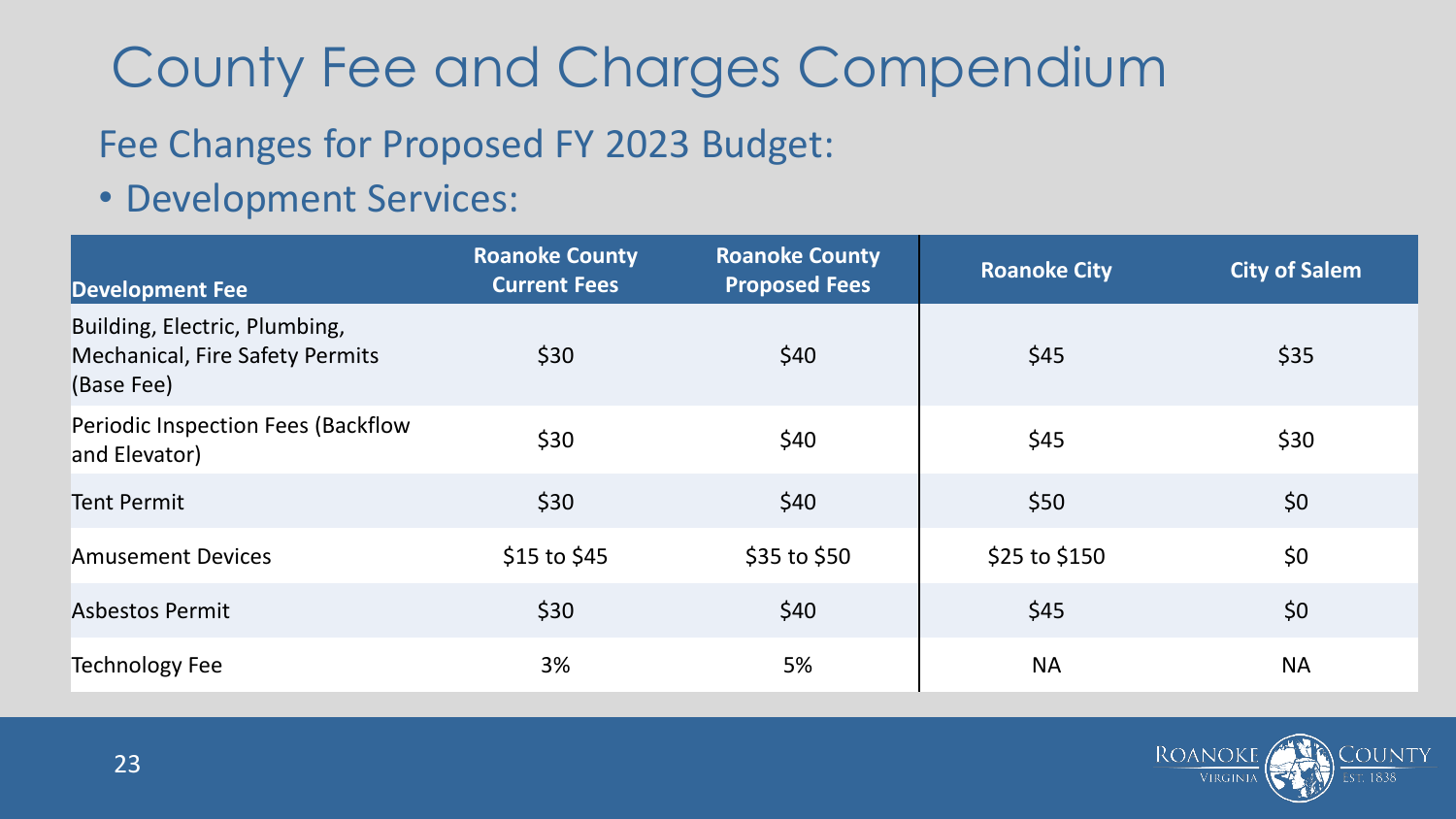## Next Steps

| <b>Item</b>                                                                                                                                                                                      | <b>2022 Date</b>  |
|--------------------------------------------------------------------------------------------------------------------------------------------------------------------------------------------------|-------------------|
| Work Session - FY 2022 - 2023 Revenue Outlook; County Fees & Charges Compendium                                                                                                                  | <b>February 8</b> |
| Work Session $-$ FY 2022 $-$ 2023 Compensation Update<br>Work Session - FY 2023 - 2032 Capital Improvement Program Review                                                                        | February 22       |
| Briefing – County Administrator's Proposed FY 2022 – 2023 Operating Budget                                                                                                                       | March 8           |
| Public Hearings: Effective Tax Rate; Maximum Tax Rate<br><b>Adoption of Maximum Tax Rate</b><br>Work Session – Proposed FY 2023 Operating Budget (first of two)                                  | March 22          |
| Public Hearings: Tax Rate Adoption; Operating and Capital Budgets (first of two)<br>Adoption of 2022 Tax Rates<br>Work Session – Proposed FY 2023 Operating Budget (second of two)               | April 12          |
| Public Hearing: Operating and Capital Budgets (second of two)<br>First Reading of FY 2022-2023 Operating and Capital Budget Ordinances                                                           | April 26          |
| Second reading of FY 2022-2023 Operating and Capital Budget Ordinances (total of five ordinances)<br>Approval of Operating and Capital budgets, Revenues and Expenditures for County and Schools | May $10$          |